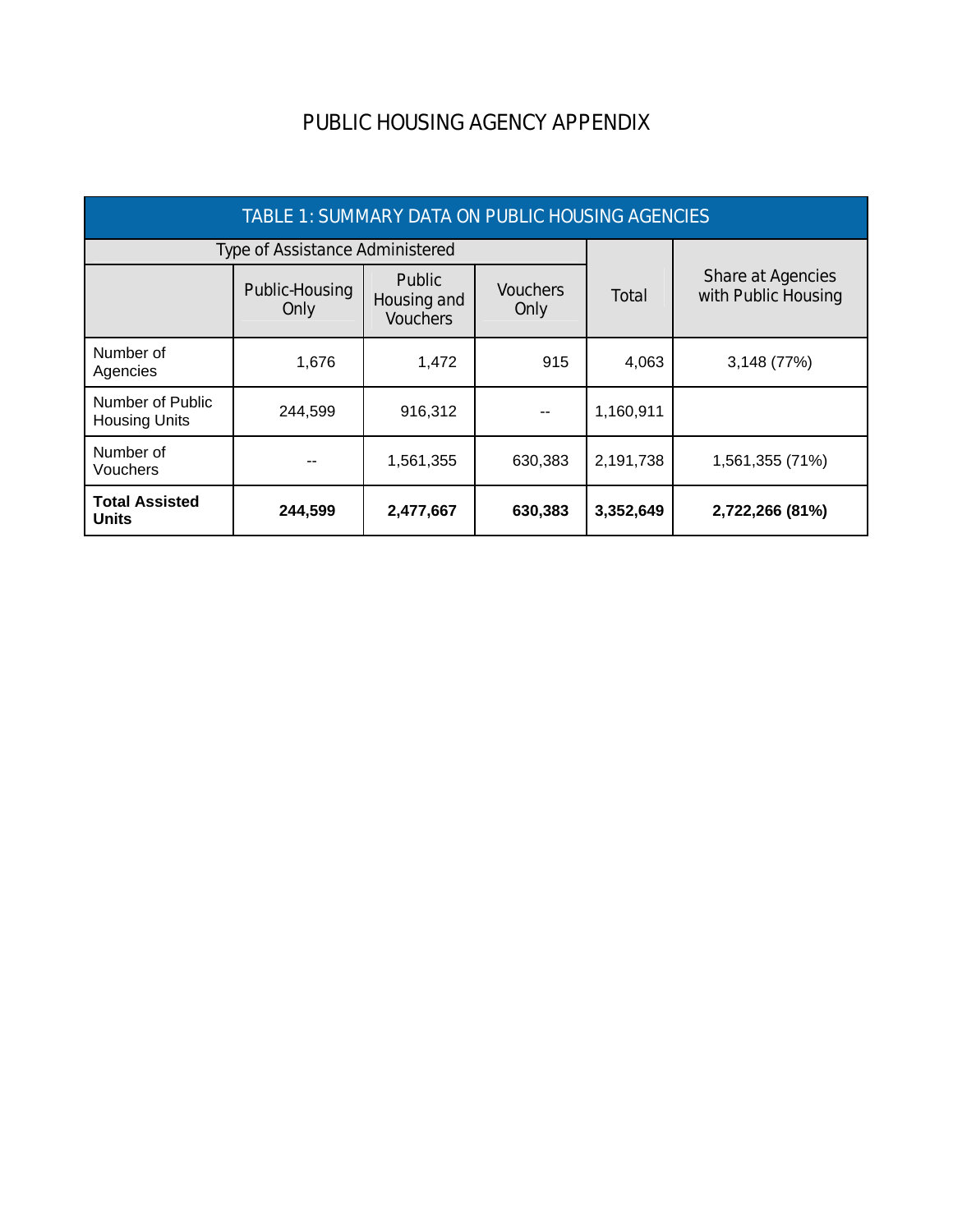| TABLE 2A: ALL AGENCIES THAT ADMINISTER PUBLIC HOUSING,<br>BY NUMBER OF PUBLIC HOUSING UNITS |                                 |                                                                        |                                                       |                                                                  |                                                                |                                        |                                                       |
|---------------------------------------------------------------------------------------------|---------------------------------|------------------------------------------------------------------------|-------------------------------------------------------|------------------------------------------------------------------|----------------------------------------------------------------|----------------------------------------|-------------------------------------------------------|
| <b>Size</b><br>(Number of<br>Agency<br><b>Public</b><br>Housing<br>Units)                   | <b>Number</b><br>Ωf<br>Agencies | Percentage<br>Ωf<br>Agencies<br>with Public<br>Housing<br><b>Units</b> | <b>Number</b><br>of Public<br>Housing<br><b>Units</b> | Percentage<br>of All<br><b>Public</b><br>Housing<br><b>Units</b> | Number of<br>Agencies<br><b>Also Having</b><br><b>Vouchers</b> | <b>Number</b><br>Ωf<br><b>Vouchers</b> | Percentage<br>of All<br>Authorized<br><b>Vouchers</b> |
| < 100                                                                                       | 1,484                           | 47.14%                                                                 | 71,943                                                | 6.20%                                                            | 391                                                            | 118,777                                | 5.42%                                                 |
| 100-500                                                                                     | 1,300                           | 41.30%                                                                 | 287,655                                               | 24.78%                                                           | 758                                                            | 382,660                                | 17.46%                                                |
| 501-1000                                                                                    | 188                             | 5.97%                                                                  | 129,901                                               | 11.19%                                                           | 161                                                            | 230,626                                | 10.52%                                                |
| 1001-1500                                                                                   | 60                              | 1.91%                                                                  | 78,928                                                | 6.80%                                                            | 61                                                             | 112,320                                | 5.12%                                                 |
| 1501-3000                                                                                   | 71                              | 2.26%                                                                  | 136,712                                               | 11.78%                                                           | 62                                                             | 230,247                                | 10.51%                                                |
| 3001-5000                                                                                   | 23                              | 0.73%                                                                  | 87,323                                                | 7.52%                                                            | 21                                                             | 128,680                                | 5.87%                                                 |
| 5001-7500                                                                                   | 10                              | 0.32%                                                                  | 59,452                                                | 5.12%                                                            | 9                                                              | 119,704                                | 5.46%                                                 |
| 7501-<br>15000                                                                              | 9                               | 0.29%                                                                  | 95,238                                                | 8.20%                                                            | 7                                                              | 92,641                                 | 4.23%                                                 |
| $15001+$                                                                                    | 3                               | 0.10%                                                                  | 213,759                                               | 18.41%                                                           | $\overline{2}$                                                 | 145,700                                | 6.65%                                                 |
| <b>TOTAL</b>                                                                                | 3,148                           | 100.00%                                                                | 1,160,911                                             | 100.00%                                                          | 1,472                                                          | 1,561,355                              | 71.24%                                                |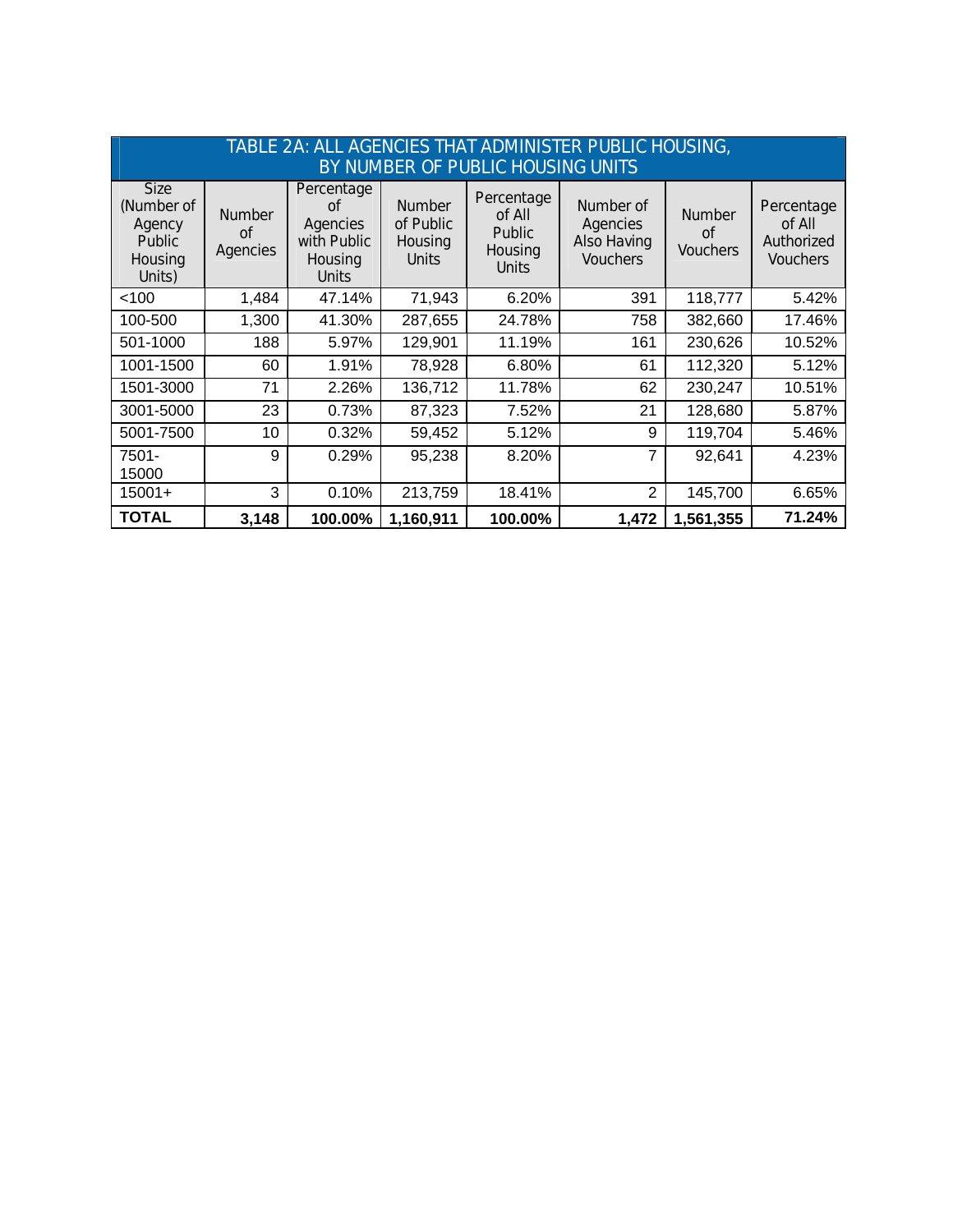| TABLE 2B: ALL AGENCIES THAT ADMINISTER PUBLIC HOUSING,<br>BY COMBINED NUMBER OF PUBLIC HOUSING UNITS AND VOUCHERS |                                 |                                                                               |                                                       |                                                                  |                                                                |                                        |                                                       |
|-------------------------------------------------------------------------------------------------------------------|---------------------------------|-------------------------------------------------------------------------------|-------------------------------------------------------|------------------------------------------------------------------|----------------------------------------------------------------|----------------------------------------|-------------------------------------------------------|
| <b>Size</b><br>(Combined<br>Total of<br><b>Public</b><br>Housing<br>Units and<br>Vouchers)                        | <b>Number</b><br>of<br>Agencies | Percentage<br>Ωf<br><b>Agencies</b><br>with Public<br>Housing<br><b>Units</b> | <b>Number</b><br>of Public<br>Housing<br><b>Units</b> | Percentage<br>of All<br><b>Public</b><br>Housing<br><b>Units</b> | Number of<br>Agencies<br><b>Also Having</b><br><b>Vouchers</b> | <b>Number</b><br>Ωf<br><b>Vouchers</b> | Percentage<br>of All<br>Authorized<br><b>Vouchers</b> |
| < 100                                                                                                             | 1,159                           | 36.82%                                                                        | 52,009                                                | 4.48%                                                            | 66                                                             | 2,271                                  | 0.10%                                                 |
| 100-250                                                                                                           | 686                             | 21.79%                                                                        | 87,354                                                | 7.52%                                                            | 262                                                            | 23,073                                 | 1.05%                                                 |
| 251-500                                                                                                           | 451                             | 14.33%                                                                        | 95,917                                                | 8.26%                                                            | 333                                                            | 65,130                                 | 2.97%                                                 |
| 501-1000                                                                                                          | 366                             | 11.63%                                                                        | 110,732                                               | 9.54%                                                            | 339                                                            | 146,222                                | 6.67%                                                 |
| 1001-1500                                                                                                         | 154                             | 4.89%                                                                         | 67,020                                                | 5.77%                                                            | 149                                                            | 120,257                                | 5.49%                                                 |
| 1501-3000                                                                                                         | 171                             | 5.43%                                                                         | 132,333                                               | 11.40%                                                           | 168                                                            | 234,604                                | 10.70%                                                |
| 3001-5000                                                                                                         | 73                              | 2.32%                                                                         | 89,085                                                | 7.67%                                                            | 71                                                             | 188,782                                | 8.61%                                                 |
| 5001-15000                                                                                                        | 71                              | 2.26%                                                                         | 312,702                                               | 26.94%                                                           | 68                                                             | 398,420                                | 18.18%                                                |
| $15001+$                                                                                                          | 17                              | 0.54%                                                                         | 213,759                                               | 18.41%                                                           | 16                                                             | 382,596                                | 17.46%                                                |
| <b>TOTAL</b>                                                                                                      | 3,148                           | 100.00%                                                                       | 1,160,911                                             | 100.00%                                                          | 1,472                                                          | 1,561,355                              | 71.24%                                                |